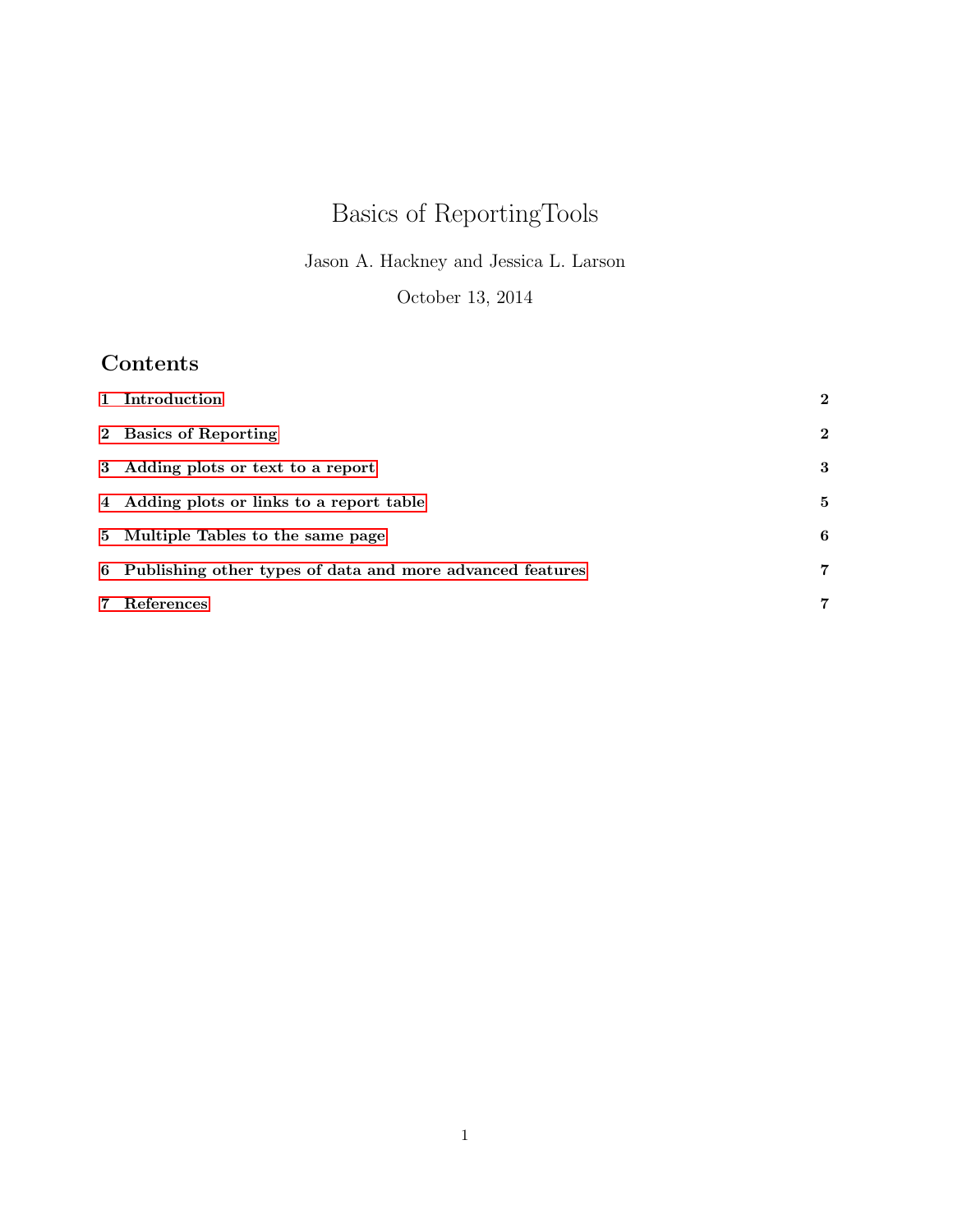### <span id="page-1-0"></span>1 Introduction

Frequently, when performing an analysis, it is helpful to be able to share these results in several formats at once: as HTML tables, csv files or even as R data packages. ReportingTools attempts to make this as painless as possible. At its heart, ReportingTools is based on a number of pieces of interlocking machinery that transform popular Bioconductor objects into reports.

In this vignette we will highlight the fundamentals of ReportingTools. ReportingTools has several methods for displaying microarray and RNA-seq results and can also be incorporated into shiny applications and knitr reports; for more details, please refer to the corresponding vignettes (knitr.Rmd and shiny.Rnw, respectively) or the ReportingTools [site.](http://research-pub.gene.com/ReportingTools)

For more information on ReportingTools, please see Huntley, Larson, et al. (2013).

## <span id="page-1-1"></span>2 Basics of Reporting

The easiest type of report to generate is a csv file. This is done using the CSVFile class and the publish method. To start we'll create a data.frame that we'll use throughout the vignette.

```
> my.df <- data.frame(EGID = c("103", "104", "105", "106", "107"),
+ RPKM = c(4, 5, 3, 100, 75),
+ DE = c("Yes", "Yes", "No", "No", "No"))
> my.df
 EGID RPKM DE
```
1 103 4 Yes 2 104 5 Yes 3 105 3 No 4 106 100 No 5 107 75 No

Next, we'll create the CSVFile object to which we'll publish our results. We output the results to a new directory called reports. Note that ReportingTools will create this directory for you if it does not exist already.

```
> library(ReportingTools)
> csvFile <- CSVFile(shortName = "my_csv_file",
+ reportDirectory = "./reports")
> publish(my.df, csvFile)
```
Obviously, this isn't much less work than just calling write.csv on the data.frame itself, but this is really just a toy example. We can also publish the data.frame as an HTML report.

```
> htmlRep <- HTMLReport(shortName = "my_html_file",
      reportDirectory = "./reports")> publish(my.df, htmlRep)
> finish(htmlRep)
```
It's necessary to call finish on the HTMLReport, to allow the contents to be written to the file.

It's also possible to publish the same object in two separate formats at once.

```
> csvFile2 <- CSVFile(shortName = "my_csv_file2",
      reportDirectory = "./reports")
```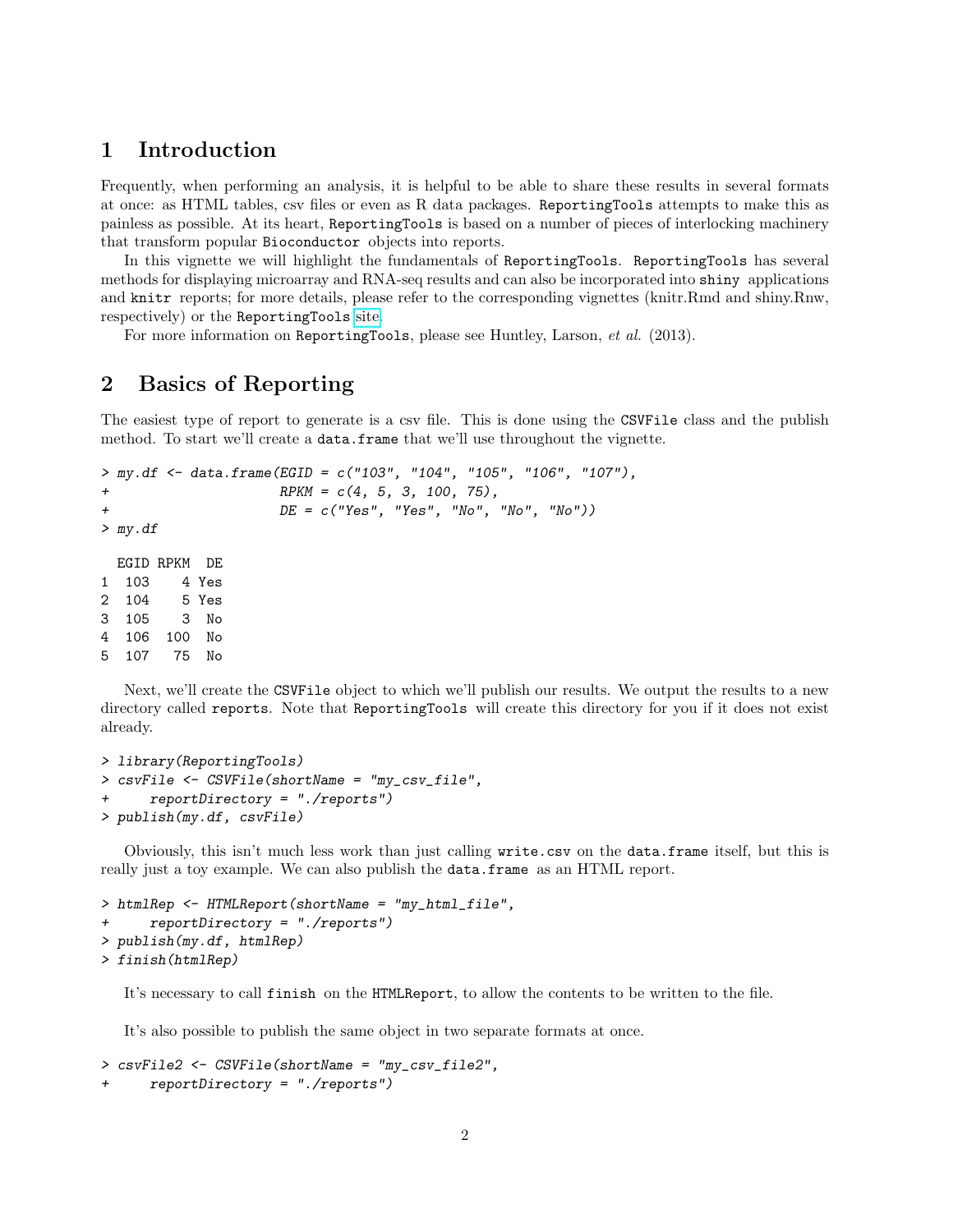#### my\_html\_file

| $\div$ records per page<br>10 |                  | Search all columns: |  |           |                       |                |                    |
|-------------------------------|------------------|---------------------|--|-----------|-----------------------|----------------|--------------------|
|                               |                  | From<br>to          |  |           |                       |                |                    |
| <b>EGID</b>                   | $\blacktriangle$ | RPKM                |  | <b>DE</b> |                       |                |                    |
| 103                           |                  | 4                   |  | Yes       |                       |                |                    |
| 104                           |                  | 5                   |  | Yes       |                       |                |                    |
| 105                           |                  | 3                   |  | <b>No</b> |                       |                |                    |
| 106                           |                  | 100                 |  | No        |                       |                |                    |
| 107                           |                  | 75                  |  | <b>No</b> |                       |                |                    |
| Showing 1 to 5 of 5 entries   |                  |                     |  |           | $\leftarrow$ Previous | $\overline{1}$ | $Next \rightarrow$ |

Figure 1: Resulting page created by publish for my.df.

```
> htmlRep2 <- HTMLReport(shortName = 'my_html_file2',
          title="Publishing a data frame and csv file together",
+ reportDirectory = "./reports")
> publish(my.df, list(csvFile2, htmlRep2))
> finish(htmlRep2)
```
The same few lines of code could be used to publish, for example, the results of a limma differential expression analysis, or the results of a Gene Ontology analysis, all without worrying about coercing the objects to a tabular format ourselves. For more information, see the microarray and RNA-seq vignettes.

## <span id="page-2-0"></span>3 Adding plots or text to a report

To add links, additional text or plots to a report, simply open the report with HTMLReport, write to it via the publish function and then call publish on the original data frame and finish the report. Below we make a simple plot and then add it and some descriptive text to our report.

```
> plot(my.df$EGID, my.df$RPKM, xlab="EGID",
         ylab="RPKM", main="Scatter plot of RPKMs", col="blue")
> scatterPlot <- recordPlot()
> library(lattice)
> barPlot <- barchart(my.df$RPKM~my.df$EGID) ##lattice plots behave slightly differently
> htmlRep3 <- HTMLReport(shortName = "my_html_file3", title="Adding a plot directly to the page",
+ reportDirectory = "./reports")
> publish(scatterPlot, htmlRep3, name = "scatterPlot")
> publish("This is a bar plot", htmlRep3)
> publish(barPlot, htmlRep3, name = "barPlot")
> publish(my.df, htmlRep3, name="Table")
> finish(htmlRep3)
```
We can also publish existing images and text directly to sites with hwriter .

```
> png(filename="reports/barplot.png")
> barplot(my.df$RPKM, names.arg=my.df$EGID, xlab="EGID",
+ ylab="RPKM", main="Bar plot of RPKMs", col="blue")
> dev.off()
```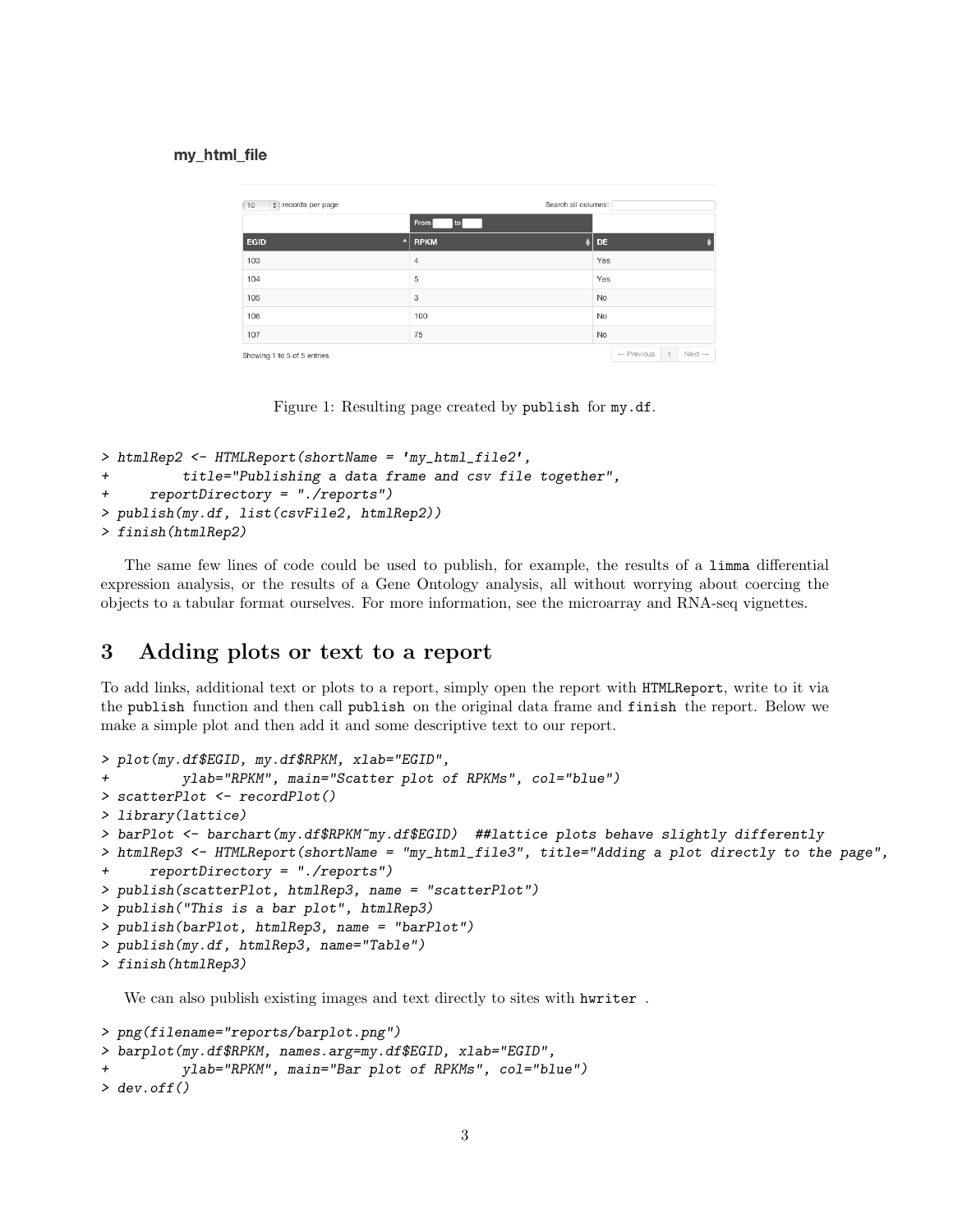

#### Adding a plot directly to the page

Figure 2: Resulting page created after adding additional figures and text with publish.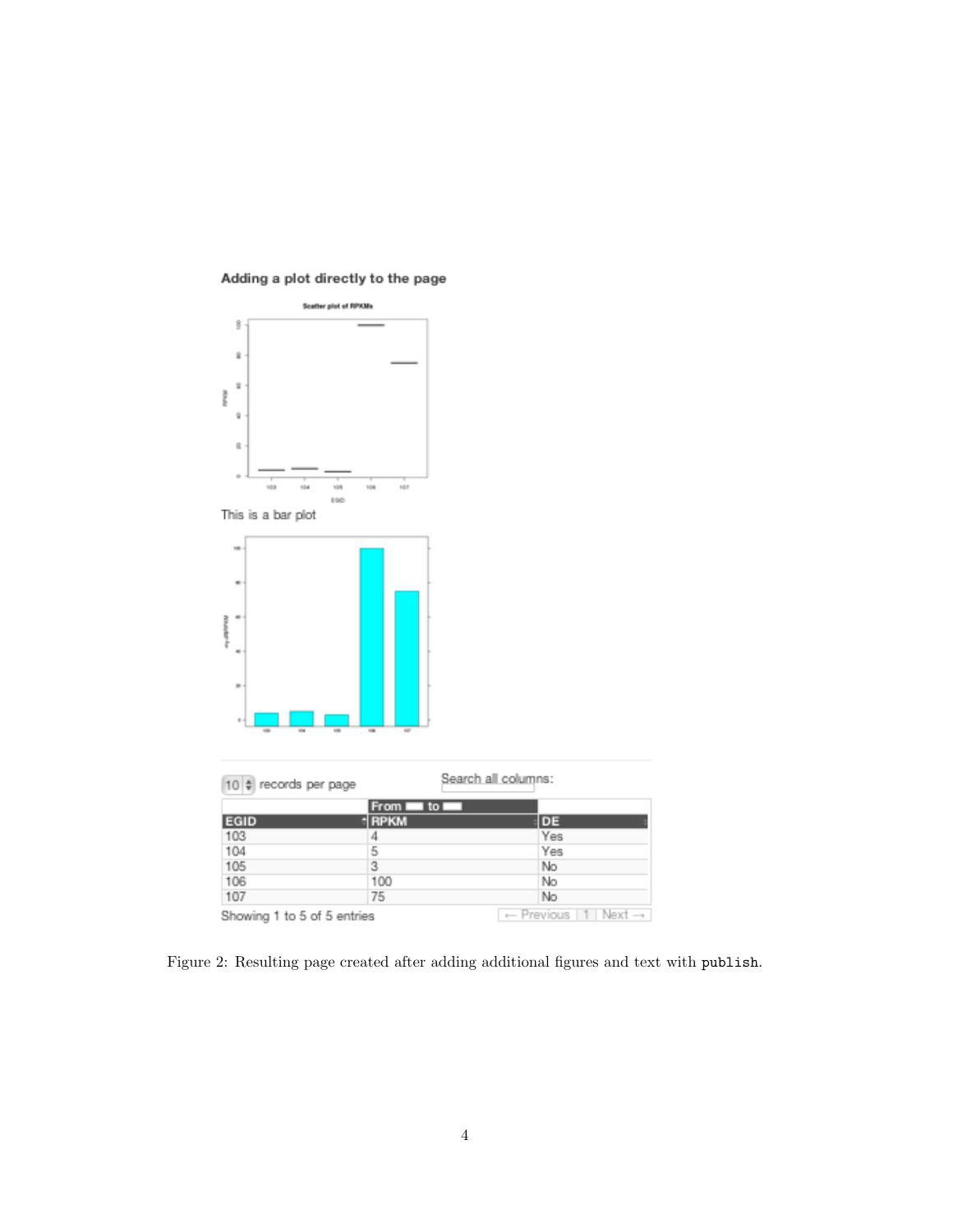```
> library(hwriter)
> htmlRep4 <- HTMLReport(shortName = "my_html_file4", title="Adding a link, text and image",
      reportDirectory = "./reports")> publish(hwrite("This is a link to Bioconductor", link = "http://www.bioconductor.org"), htmlRep4)
> publish(hwrite("Bar chart of results", heading=2), htmlRep4)
> himg <- hwriteImage("barplot.png", link="barplot.png")
> publish(hwrite(himg, br=TRUE), htmlRep4)
> publish(hwrite("Results Table", heading=2), htmlRep4)
> publish(my.df, htmlRep4)
> finish(htmlRep4)
```
### <span id="page-4-0"></span>4 Adding plots or links to a report table

To add additional plots or links to a report table, we can create a new data frame with the path to the plots and our links of interest. We then publish this data frame.

Below we make a set of simple plots and then add the images along with new links to the NCBI gene database to our data frame.

```
> imagename <- c()
> for (i in 1:nrow(my.df)){
+ imagename[i] <- paste0("plot", i, ".png")
+ png(filename = paste0("reports/", imagename[i]))
+ plot(my.df$RPKM[i], ylab="RPKM", xlab = my.df$EGID[i], main = "RPKM Plot", col = "blue")
         dev.off()+ }
> my.df$Image <- hwriteImage(imagename, link = imagename, table = FALSE, width=100, height=100)
> my.df$Link <- hwrite(as.character(my.df$EGID), link = paste("http://www.ncbi.nlm.nih.gov/gene/",
                as.character(my.df$EGID), sep = ''), table=FALSE)
> htmlRep5 <- HTMLReport(shortName = "my_html_file5",
+ title = "Adding images and links to data frame directly",
                       reportDirectory = "./reports")> publish(my.df, htmlRep5)
> finish(htmlRep5)
```
We can also update our data frame by editing, adding and removing columns with functions. We then include these functions in our publish call as a list with .modifyDF and .toHTML. .modifyDF uses the basic data frame as its default object and then modifies it with the corresponding function.

```
> ##this function adds 5 to each value of my.df$RPKMs
> add5 <- function(object,...){
+ object$plus5 <- object$RPKM+5
+ return(object)
+ }
> ##this function replaces the scatter plot images with new plots
> makeNewImages<-function(object,...){
+ imagename <- c()
+ for (i in 1:nrow(object)){
+ imagename[i] <- paste0("plotNew", i, ".png")
+ png(filename = paste0("reports/", imagename[i]))
+ plot(object$RPKM[i], ylab = "RPKM", xlab = object$EGID[i],
+ main = "New RPKM Plot", col = "red", pch = 15, cex=3)
```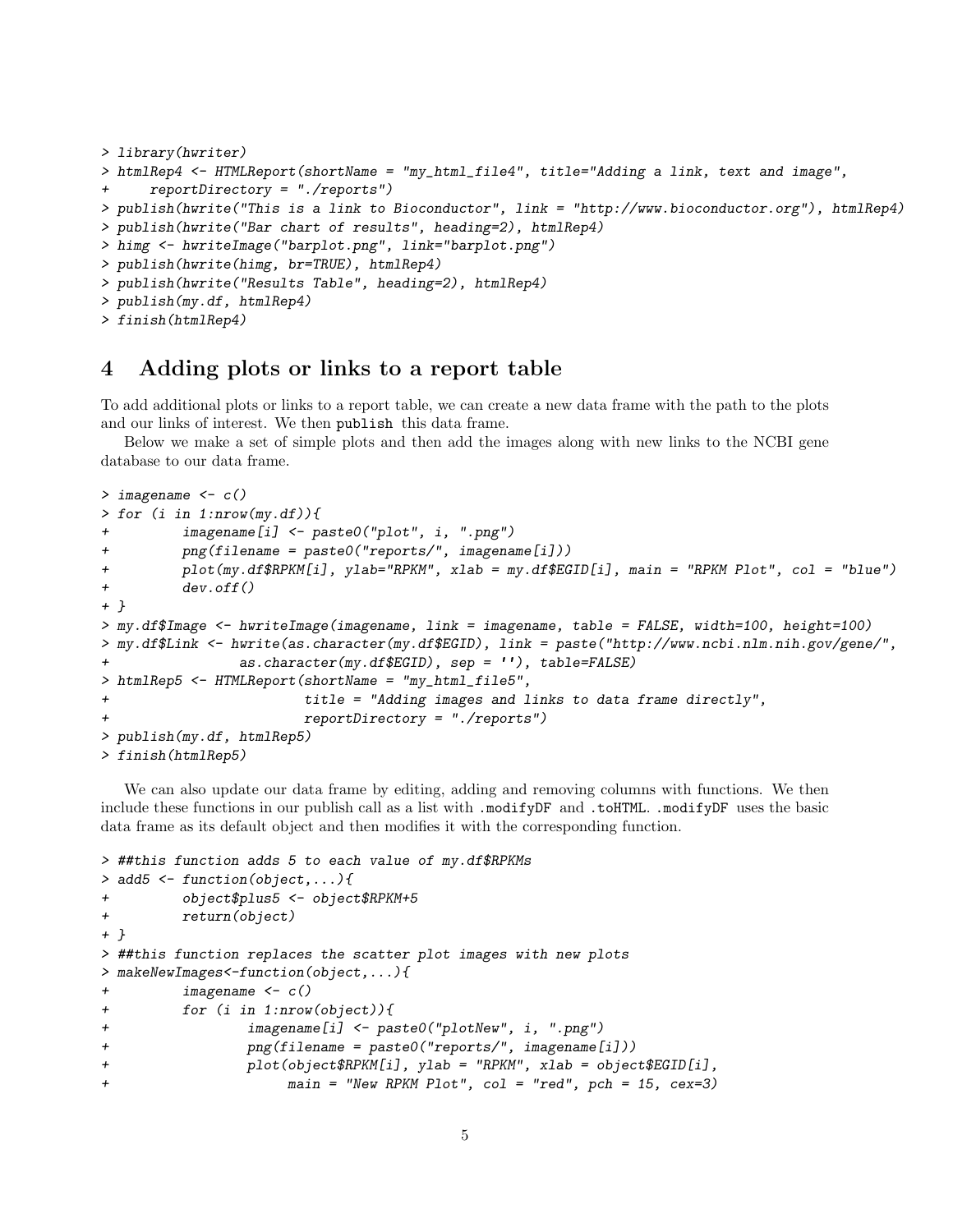Manipulating the data frame directly



Figure 3: Resulting page created after adding figures and links to table with .modifyDF.

```
+ dev.off()
+ }
+ object$Image <- hwriteImage(imagename, link = imagename, table = FALSE, height=150, width=150)
+ return(object)
+ }
> ##This function removes the link column
> removeLink <- function(object, ...){
+ object <- subset(object, select = -Link)
+ return(object)
+ }
> ##This function links the EGID column to the entrez database
> addEGIDLink <- function(object, ...){
+ object$EGID <- hwrite(as.character(object$EGID),
+ link = paste0("http://www.ncbi.nlm.nih.gov/gene/",
+ as.character(object$EGID)), table = FALSE)
+ return(object)
+ }
> htmlRep6 <- HTMLReport(shortName = "my_html_file6",
+ title = "Manipulating the data frame directly",
+ reportDirectory = "./reports")
> publish(my.df, htmlRep6,
        .modifyDF = list(add5, makeNewImages, removeLink, addEGIDLink))
> finish(htmlRep6)
```
## <span id="page-5-0"></span>5 Multiple Tables to the same page

It is also possible to publish multiple tables to the same html page. We can change the order of the tables via pos.

```
> df2 < - data.frame(x = 1:5, y = 11:15)
> df3 <- data.frame(x = c("a", "b", "c"), y = 1:3)> htmlRep7 <- HTMLReport(shortName = "my_html_file7", title = "Many tables, one page",
```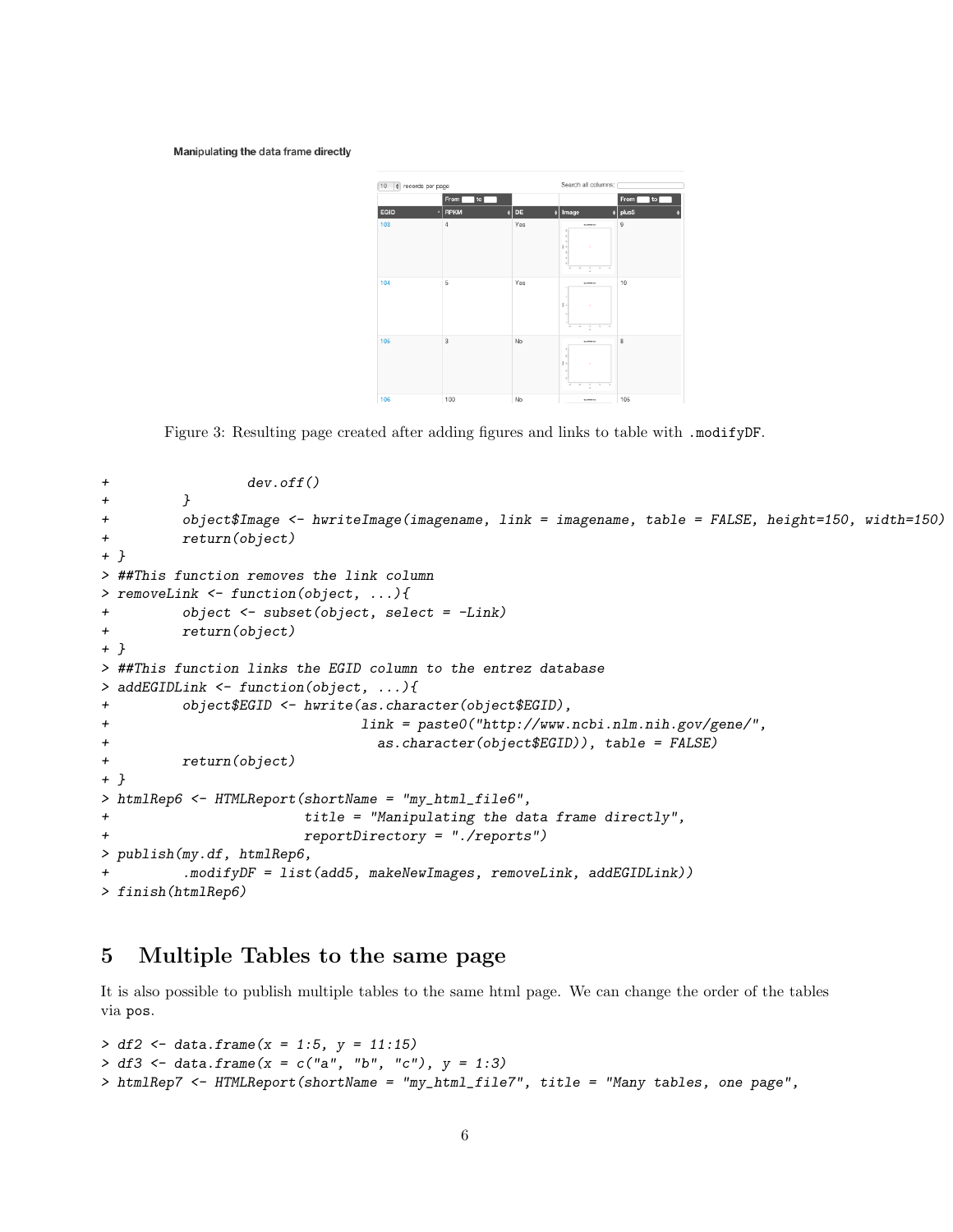Publishing objects that are not data frames

| 10<br># records per page    |          |                  |  | Search all columns: |          |            |            |  |                    |  |
|-----------------------------|----------|------------------|--|---------------------|----------|------------|------------|--|--------------------|--|
| From<br>to                  |          | From<br>l to     |  | From<br>to          |          | From       |            |  |                    |  |
| New 1                       |          | $^{\star}$ New 2 |  | $\parallel$ New 3   |          | $  $ New 4 |            |  |                    |  |
| $-0.56$                     |          | 1.72             |  | 1.22                |          | 1.79       |            |  |                    |  |
| 0.0705                      |          | $-0.687$         |  | 0.111               |          | 0.701      |            |  |                    |  |
| 0.129                       | $-0.446$ | $-0.556$         |  |                     | $-0.473$ |            |            |  |                    |  |
| 1.56                        |          | $-1.27$          |  | 0.401               |          | $-1.97$    |            |  |                    |  |
| Showing 1 to 4 of 4 entries |          |                  |  |                     |          |            | - Previous |  | $Next \rightarrow$ |  |

Figure 4: Resulting page created after transforming a matrix to a data frame with .toDF.

```
+ reportDirectory = "./reports")
> publish(my.df, htmlRep7,
         \text{.modifyDF} = \text{list}(add5, makeNewImages, removeLink, addEGLDLink),+ name = "Df1")
> publish(df2, htmlRep7, name = "Df2")
> publish(df3, htmlRep7, name = "Df3", pos = 2)
> finish(htmlRep7)
```
## <span id="page-6-0"></span>6 Publishing other types of data and more advanced features

To publish data that is not a data frame, there is a need to create and use a .toDF function. For example, suppose we have a matrix we would like to publish. ReportingTools will convert the basic matrix to a data.frame and then publish it.

```
> set.seed(123)
> my.mat <- matrix(rnorm(20), nrow=5)
> makeDF <- function(object, ...){
+ df <- as.data.frame(object[-2,])
+ names(df) <- paste0("New ", 1:4)
+ return(df)
+ }
> htmlRep8 <- HTMLReport(shortName = 'my_html_file8',
+ title="Publishing objects that are not data frames",
+ reportDirectory = "./reports")
> publish(my.mat, htmlRep8, .toDF = makeDF)
> finish(htmlRep8)
```
For publishing experimental results, including how to publish a limma-based linear model and a edgeR objects, please see the relevant vignettes. There are built-in ReportingTools methods to publish non-data frame objects typically encountered in microarray and RNA-seq analyses. Example output is shown below.

## <span id="page-6-1"></span>7 References

Huntley, M.A., Larson, J.L., Chaivorapol, C., Becker, G., Lawrence, M., Hackney, J.A., and J.S. Kaminker. (2013). ReportingTools: an automated results processing and presentation toolkit for high throughput genomic analyses. Bioinformatics. 29(24): 3220-3221.